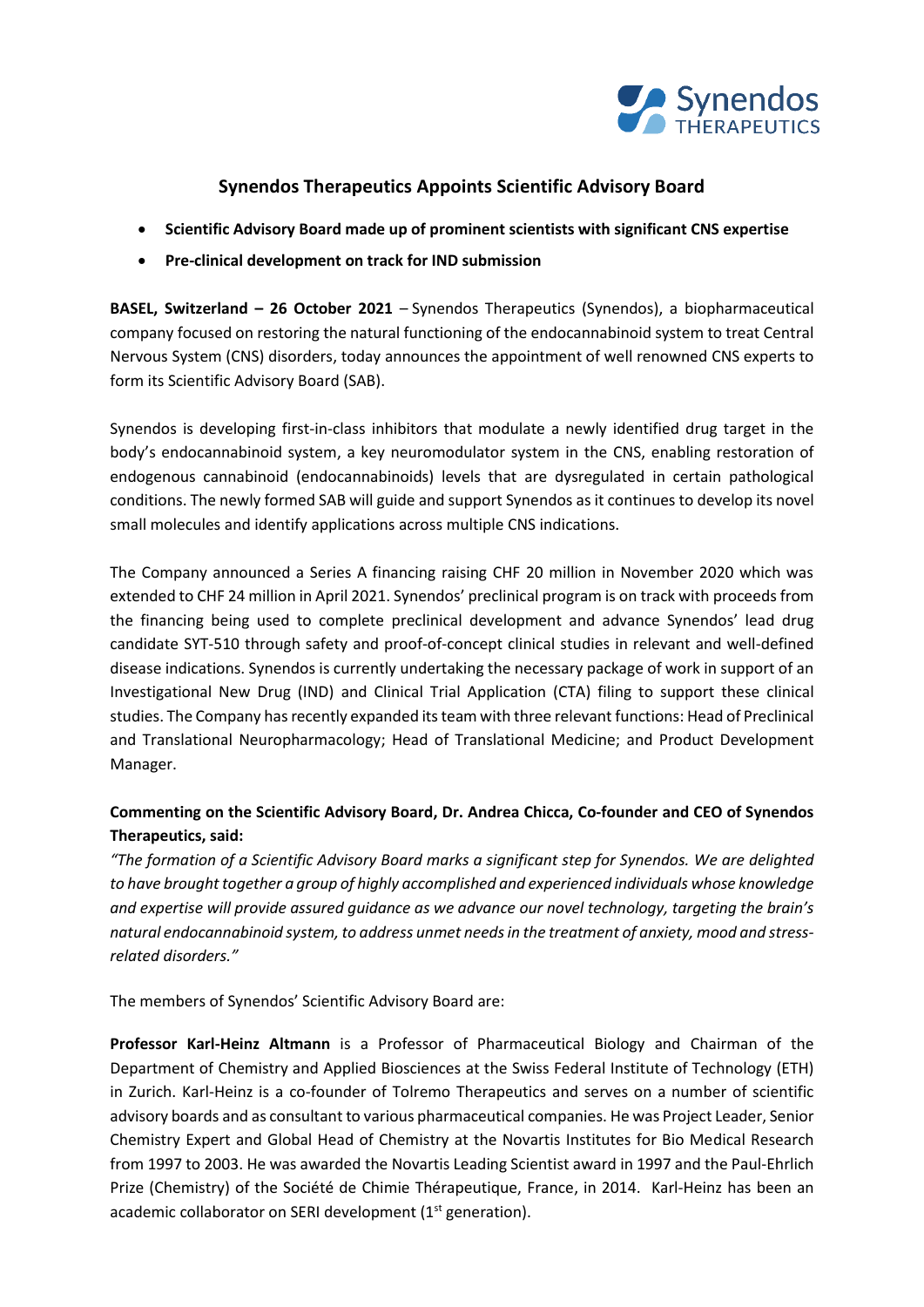**Professor Anahita Bassir Nia** is an Addiction Psychiatrist and Assistant Professor of Psychiatry at Yale School of Medicine, Connecticut, USA. Anahita's research is mainly focused on the endocannabinoid system in relation to stress, trauma and substance use disorders. She is associated with the National Centers for Post-Traumatic Stress Disorder in the USA, and is a member of the American Academy of Addiction Psychiatry (Cannabis Interest Committee); the American Society of Clinical Psychopharmacology; the Society of Biological Psychiatry; and the American Psychiatric Association.

**Dr. Graeme Bilbe** is involved in advisory roles to public health institutions, universities and commercial organizations. He is former Research and Development Director and current Scientific Advisor at the Drugs for Neglected Diseases *initiative* (DND*i*), an international non-profit organisation developing safe, effective and affordable treatments for the most neglected patients. He was Global Head of Neuroscience Discovery at Novartis where he was tasked with the discovery and early development of proof-of-concept of novel treatments for brain diseases. He served as Head of Research for the Neuroscience Franchise at Novartis and chaired the Neuroscience Disease Area Decision Board where, during his leadership, new therapies for Alzheimer's disease and an orally-active drug for multiple sclerosis, Gilenya, were registered. Graeme has great experience as Chairman of Scientific Advisory Boards for biotechnology companies, charities, funding agencies and university/company consortia.

**Professor Jürg Gertsch** is Deputy and Co-director of the Institute of Biochemistry and Molecular Medicine at the University of Bern and Full Professor of Biochemistry and Pharmaceutical Biology. Instrumental in the design and development of SERIs, he co-founded Synendos and identified the SERIs drug target. Jürg is on the management board of NCCR TransCure, where he promotes Knowledge and Technology Transfer (KTT) activities.

**Professor Kirsten Müller-Vahl** is Professor of Psychiatry at the Department of Psychiatry, Social Psychiatry and Psychotherapy at the Hannover Medical School, Germany (MHH). A specialist in both neurology and adult psychiatry, she has been Head of the Tourette's Syndrome (TS) outpatient department at MHH since 1995. Kirsten is President of the European Society of the Study of Tourette's Syndrome (ESSTS) and Chairwoman of both the National German Association for Cannabinoid Medicine (ACM) and the International Association for Cannabinoid Medicines (IACM). Kirsten has published more than 160 scientific articles and is a prolific author of guidelines for the treatment of TS in both the EU and US. She has been involved in all major TS clinical trials with cannabis, cannabinoids, and other endocannabinoid system modulators.

## *Synendos will be attending [BIO-Europe](https://informaconnect.com/bioeurope/?gclid=CjwKCAjwtfqKBhBoEiwAZuesiNbz_ieaQNCcDSSdCXOWR64zrlITXxGkImkRhURdfUah9P_prtI5PRoCOssQAvD_BwE) delivered digitally from 25-28 October 2021.*

**Contact:**

**Synendos Therapeutics** Dr. Andrea Chicca | Co-Founder & Chief Executive Officer Email: [info@synendos.co](mailto:info@synendos.ch)m

**Optimum Strategic Communications** Mary Clark / Supriya Mathur / Charlotte Hepburne-Scott Tel: +44 (0) 208 078 4357 Email: [synendos@optimumcomms.com](mailto:synendos@optimumcomms.com)